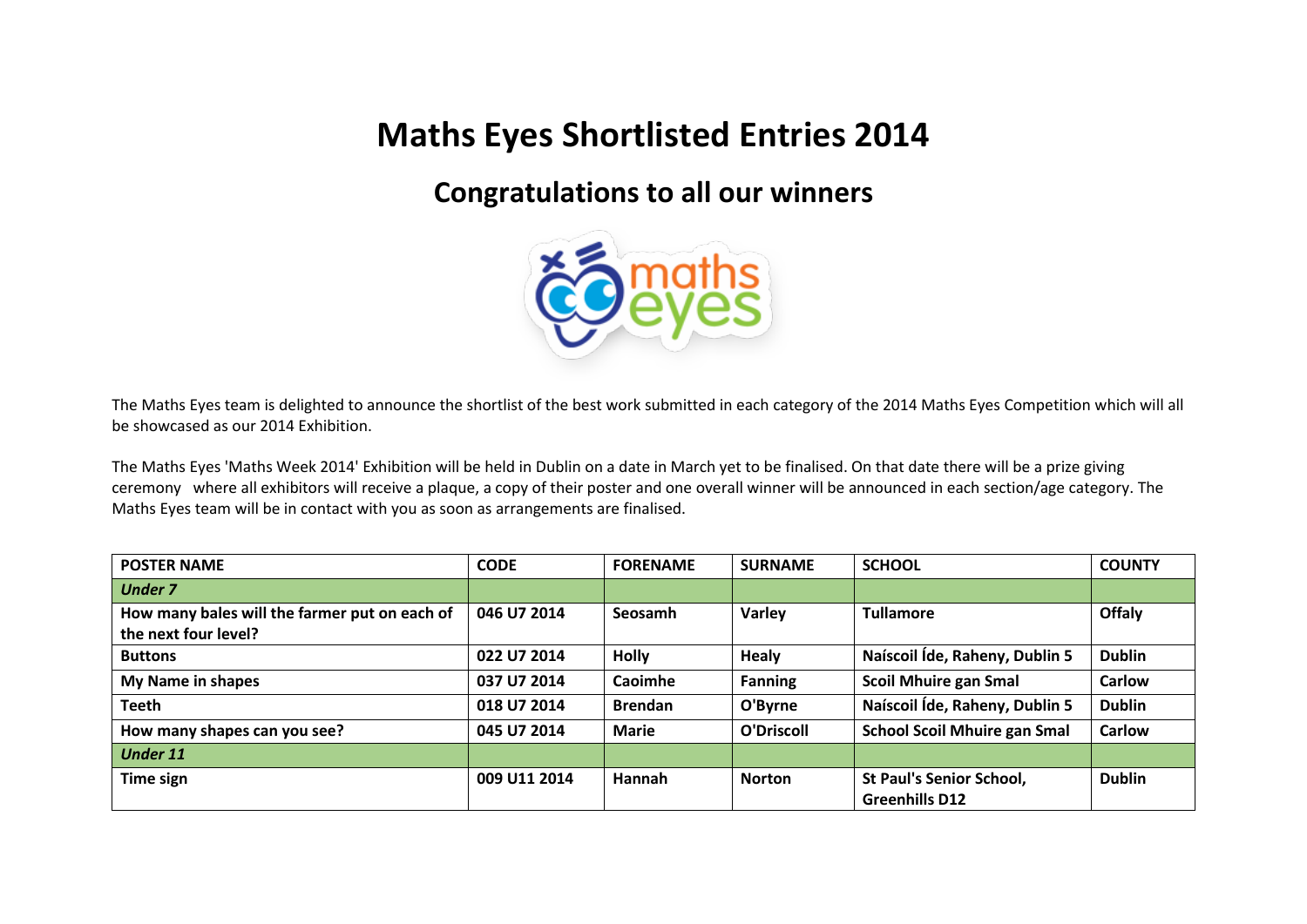| How many different ways can you sort them?                                           | 050 U11 2014 | <b>Robert</b>    | Cuddihy             | St Patrick's Senior School,<br><b>Drangan</b>            | <b>Tipperary</b> |
|--------------------------------------------------------------------------------------|--------------|------------------|---------------------|----------------------------------------------------------|------------------|
| <b>Clock - Paddington</b>                                                            | 047 U11 2014 | Jake             | <b>Rixon</b>        | Richmond N.S., Crossmolina                               | Mayo             |
| Sausages 5+5=10                                                                      | 073 U11 2014 | Rose             | Hanley              | <b>St Attracta's Senior School</b>                       | <b>Dublin</b>    |
| <b>Red flowers</b>                                                                   | 021 U11 2014 | Rosemary<br>Emma | <b>Murphy</b>       | <b>Our Lady of Mercy Primary</b><br><b>School, Kells</b> | <b>Meath</b>     |
| <b>Under 14</b>                                                                      |              |                  |                     |                                                          |                  |
| How far back is Alex?                                                                | 175 U14 2014 | Cathal           | Donoghue            | <b>Killina Presentation Secondary</b><br><b>School</b>   | <b>Offaly</b>    |
| Zero with a twist                                                                    | 083 U14 2014 | <b>Alicia</b>    | Premkumar           | Scoil Mhuire gan Smál, Green<br>Lane, Carlow             | <b>Carlow</b>    |
| <b>Apple Pi</b>                                                                      | 060 U14 2014 | <b>Alicia</b>    | Premkumar           | Scoil Mhuire gan Smál, Green<br>Lane, Carlow             | <b>Carlow</b>    |
| <b>Shadows</b>                                                                       | 040 U14 2014 | <b>Chloe</b>     | <b>Cahill</b>       | <b>Maryfield College</b>                                 | <b>Dublin</b>    |
| How long will it take to get to Roscommon?                                           | 176 U14 2014 | <b>Mary</b>      | Conroy              | <b>Holy Rosary College</b><br><b>Mountbellew</b>         | Galway           |
| How far is Loughrea from Tuam?                                                       | 141 U14 2014 | Áine             | <b>Healy</b>        | <b>Holy Rosary College</b><br><b>Mountbellew</b>         | Galway           |
| I represent the median Height!                                                       | 153 U14 2014 | Eva              | <b>Salerno</b>      | Rosmini CS, Dublin 9                                     | <b>Dublin</b>    |
| <b>Under 18</b>                                                                      |              |                  |                     |                                                          |                  |
| Learn a new language                                                                 | 048 U18 2014 | Ksenija          | <b>Ustimenko</b>    | <b>Maryfield College</b>                                 | <b>Dublin</b>    |
| If the entire image contains 180 circles, what<br>percentage of the picture is this? | 152 U18 2014 | <b>Adrian</b>    | <b>Bacaoanu</b>     | <b>St Fintan's High School, Sutton</b>                   | <b>Dublin</b>    |
| How many options?                                                                    | 115 U18 2014 | Sarah            | <b>Doherty</b>      | <b>Our Lady of Lourdes Secondary</b><br><b>School</b>    | Kilkenny         |
| Spiralling out of control                                                            | 025 U18 2014 | <b>Vincent</b>   | O'Hare              | <b>St Olivers Community College</b>                      | Louth            |
| How many ways can you rearrange the letters<br>of this word?                         | 170 U18 2014 | Helen            | Wilson              | <b>Royal School</b>                                      | Cavan            |
| <b>Adult Education</b>                                                               |              |                  |                     |                                                          |                  |
| How many triangles?                                                                  | 034 AE 2014  | Sarah            | <b>Behan Cahill</b> | <b>St Mary's College, Naas</b>                           | <b>Kildare</b>   |
| <b>Cathedral of many shapes</b>                                                      | 030 AE 2014  | Eilin            | Loibhéad            | Individual                                               | <b>Kerry</b>     |